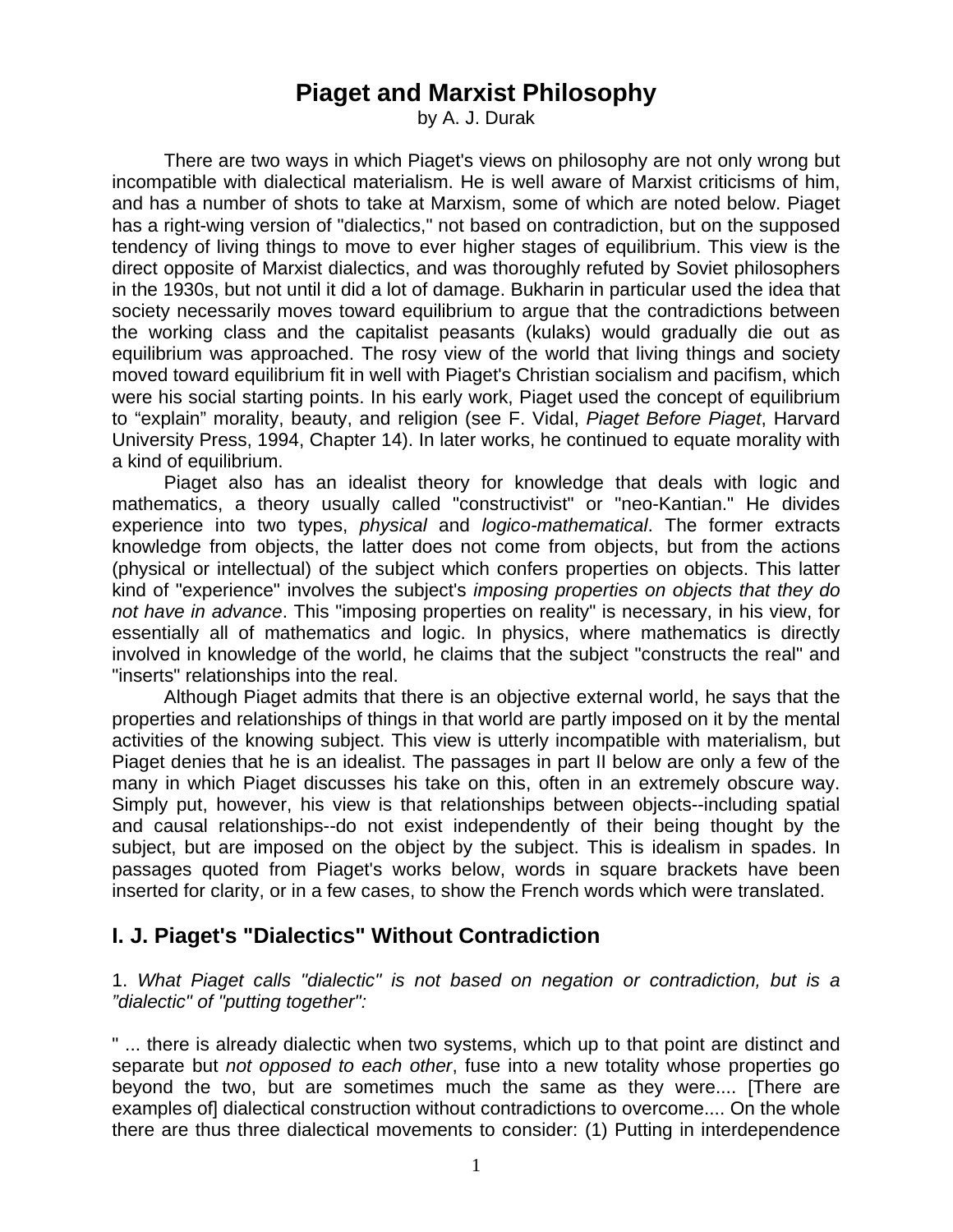the forms necessary for assimilation, (2) putting into interdependence the properties attributed to the object, and (3) synthesis of these forms and of these contents which thus acquire the form of 'models'..."

--J. Piaget, et. al., *Les formes elementaires de la dialectique* [*The Elementary Forms of Dialectic*], Gallimard : Paris, 1980, pp. 213-4, 223, emphasis added.

2. *The basis of his "dialectic" is his metaphysical principle that all life moves toward equilibrium:*

"... equilibrium is ... an intrinsic and constitutive property of organic and mental life.... the theory of [human] development necessarily appeals to the notion of equilibrium, since all conduct tends to secure an equilibrium between internal and external factors ..."

--J. Piaget, "Le role de la notion d'equilibre dans l'explication en psychologie [The role of the notion of equilibrium in psychological explanation]," *Acta Psychologica* XV (1959), pp. 51 - 64

3. *Piaget denies that there can be contradiction in living beings:*

"... if there were not al all levels co-ordinations requiring a form, however crude, of noncontradiction, life would long since have disappeared from the earth's surface."

E. W. Beth and Jean Piaget, *Mathematical Epistemology and Psychology*, W. Mays, trans, Dordrecht: D. Reidel, 1966, p. 290.

4. *Piaget claims that only statements contradict each other, not actions:*

"It remains for us to speak of the status of contradiction in a dialectic founded on the implication between actions or operations. The big difference between these actions or operations and statements is that statements consist of "what is said," while actions (including the case where statements are subordinated to operations which integrate them into operatory structures) are characterized by "what is done," which are prior to language (at the sensory-motor level), prior to the constitution of the first statements, and are afterwards in competition with those statements.... In general, contradiction between statements is always possible, and it is easy to formulate them without seeing that they contradict other statements previously affirmed. .... It is also clear that implications between meanings are protected from contradictions to the degree that actions and operations thus signified are already protected from contradiction by the fact that contradiction between two actions is equivalent to the impossibility of doing them both. "

J. Piaget, et. al., *Les formes elementaires de la dialectiques* [*The Elementary Forms of Dialectic*], Gallimard : Paris, 1980, pp. 225-7*.*

### *5. Piaget denies that contradiction is inherent in human thinking:*

"Philosophers propounding the 'dialectics of nature' have with some exaggeration seen 'contradictions' in things that operate in opposite directions in the physical world--in actions and reactions, and so forth. Causal models of such phenomena, however,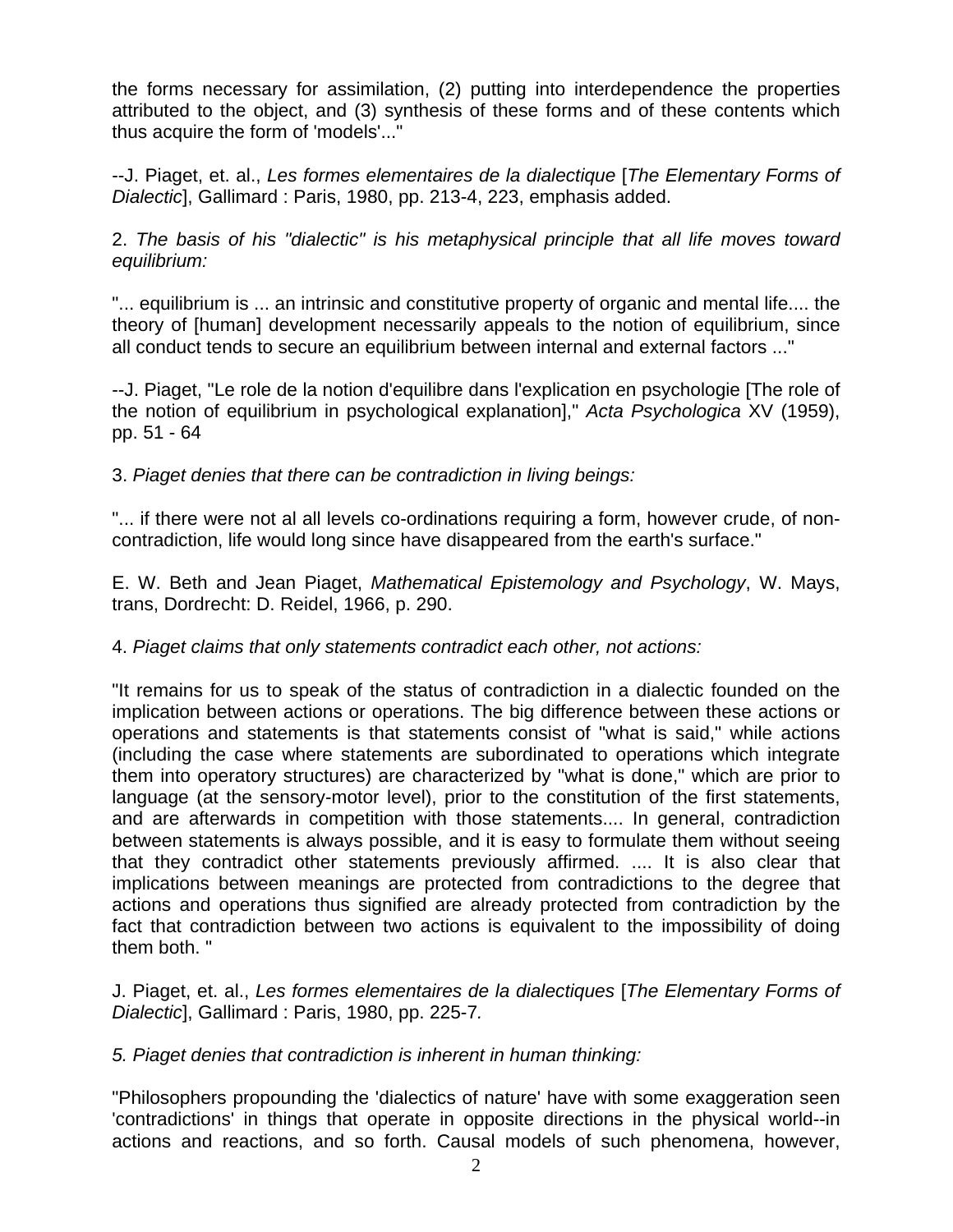contain no logical or normative contradiction. ... Likewise in sociology Marxist dialecticians stress the fundamental role played by conflicts and disequilibria, but we do not consider ourselves competent to judge that idea. As for cognitive development, it is difficult, at least in our current state of knowledge, to maintain that disequilibria or contradictions are inherent characteristics of thought because up to now no one has provided a formal elaboration of dialectical 'logic'.... [O]ur previous remarks on negation and the experiments we have done on contradiction ... [b]oth indicate that the mind spontaneously centers on affirmations, or the positive characteristics of objects, actions, and operations. Negations are neglected or are constructed only secondarily or laboriously."

--J. Piaget, *The Equilibration of Cognitive Structur*es, Chicago : Univ. of Chicago Press, 1985, pp. 12-13.

6. *Piaget denies that contradictions drive dialectical development:*

"It is true that the dialectical schools, so fashionable today, posit contradiction as a primary and necessary fact, and one that constitutes the motive force for all noetic [mental] as well as praxeological [practical] progress. But the point here is precisely that what dialectics calls contradiction is not a logical or formal contradiction, otherwise it could never be "transcended" but only corrected and eliminated..... natural thought is essentially dialectical in its development, being a succession of disequilibriums and reequilibrations, [but] ... *these contradictions, "dialectical" and natural alike, are merely the expression and not the causal sources of those disequilibriums*."

--J. Piaget, *Experiments in Contradiction*, D. Coltmann, trans, Univ. of Chicago Press, 980, pp. xiv, 304, emphasis added.

### 7. *Given the above claims, it is to be expected that Piaget rejects real dialectics*:

... [Mueller] would like me to say that my psychology is closely bound up with the Marxist dialectic... If there are definite points of convergence between my interpretations and the dialectic... I would like to make it clear that it is a matter of convergence and not influence... As we have seen in Chapter three, ... either the [Marxist] dialectic is a metaphysics like any other, which claims to direct science, and this can only harm science as well as itself, or its strength is due to the fact that it converges with all manner of spontaneous scientific ideas, and the only thing to do therefore is to work in complete independence [of it].

*--*J. Piaget, *Insights and Illusions of Philosophy*, W. Mays, trans, London: Routledge & Kegan Paul, 1971, pp. 203-4.

8. *Rejecting Marxist dialectics, Piaget is happy to endorse Althusser's revisionist "dialectics" that eliminates the struggle of opposites, and that is the basis of much of "Postmodernism":*

"Althusser's work, whose meaning is to constitute an epistemology of Marxism, thus aims at two very legitimate goals, among others, of disengaging the Marxist dialectic from that of Hegel, and giving the former a contemporary structuralist form.... The second remark which we will retain from Althusser is that dialectical contradiction in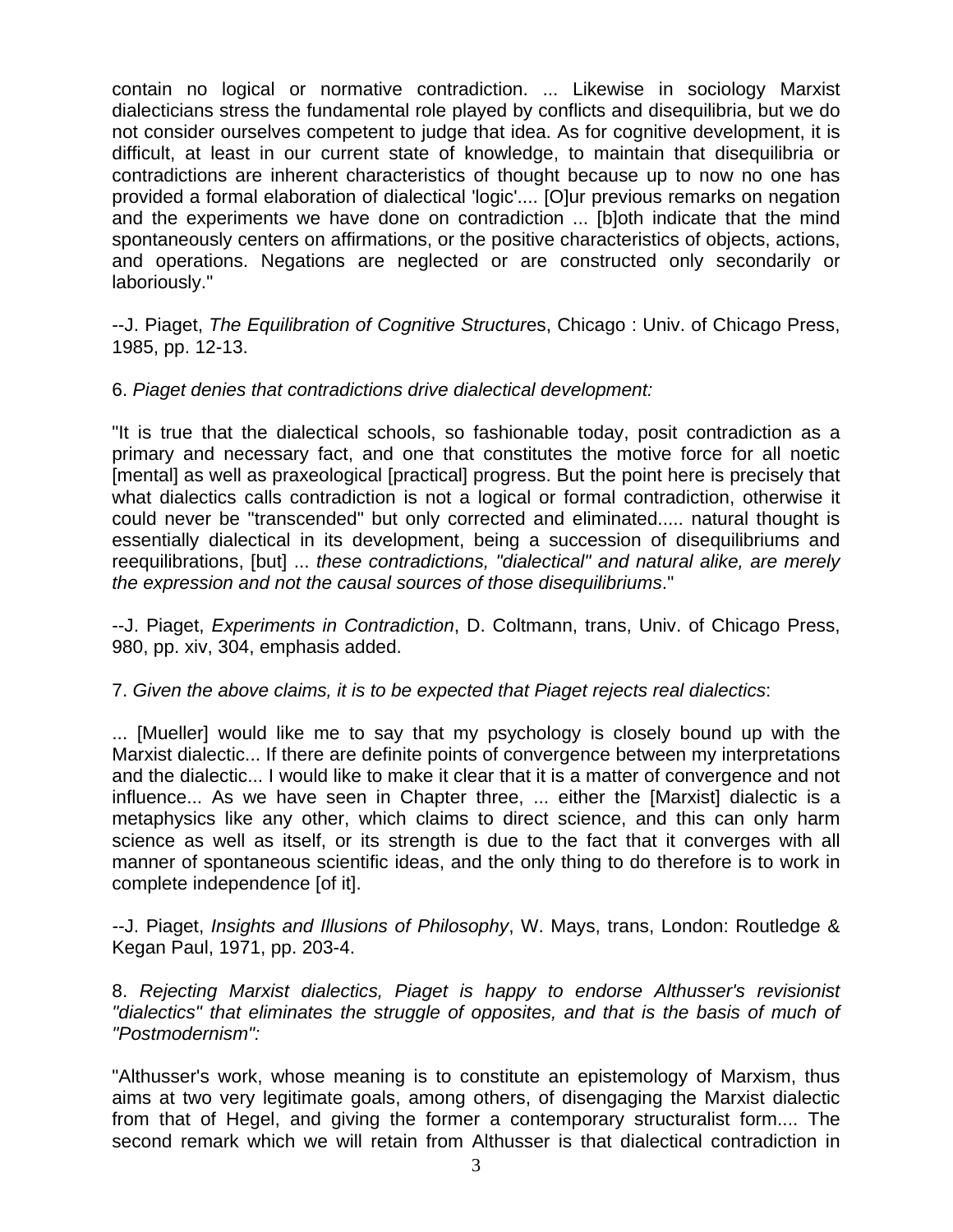Marx does not correspond with that of Hegel, which reduces itself finally to the identity of opposites: it is the product of an "overdetermination," that is to say again, if we comprehend correctly, of the play of indissociable interactions."

--J. Piaget, *Le Structuralisme* [Structuralism], Paris: Presses Universitaires de France, 1968, p. 106.

# **II. Piaget's Idealist Theory of Knowledge**

9. *This passage describes Piaget's concept of "logico-mathematical experience." This experience is supposed to give objects characteristics--order and other relationships- that the objects themselves would not otherwise have, but which are put there by the subject:*

 "... there are two kinds of experiences, ... physical and logico-mathematical. The physical experience ... consists in acting on objects to extract knowledge by abstraction based on the objects themselves... The logico-mathematical experience ... begins by *conferring on objects characteristics they did not have*.... In the case of the sum and order of the pebbles counted by the child .... [w]hat the subject then discovers is not a physical characteristic of pebbles.... the experience is authentically logico-mathematical, dealing as it does with the very actions of the subject and not of the object as such."

--J. Piaget, *Psychology and Epistemology: Towards a Theory of Knowledge*, A. Rosin, transl, New York: Viking Press, 1971, pp. 70-1, emphasis added.

10. *Another statement of the view that mathematical properties would not be present in physical objects unless the subject had put them there:*

 "In fact, *the first steps in mathematics can appear empirical*: to join or separate the elements of an abacus, verify the commutativity by permutation of subcollections, etc. But contrary to physical experience where the information is taken from characteristics belonging to the object itself, the reading of *these "logico-mathematical experiences" rests only on properties introduced by action in the subject* (collections, order, etc.): it is then natural that these actions, once interiorized in operations, can then be executed symbolically and hence deductively, and that to the degree that multiple operatory structures are elaborated beginning with these elementary forms, *their agreement with "arbitrary objects" remains assured in the sense that no physical experience could refute*, *since they concern properties of actions or operations, and not of the objects*."

--J. Piaget, *L'Epistemologie Genetique [Genetic Epistemology]*, *Paris: Presses Universitaires de France, 1970* p. 94, emphasis added.

11. *This passage says that the mathematical aspect of physical facts is not built into the universe, but are put there by the knowing subject:*

"More questionable is the belief that if formulation is the work of the subject and if the object exists, then it must be possible to trace a stable limit between the mathematization and the objects themselves, since a physical 'fact' does not itself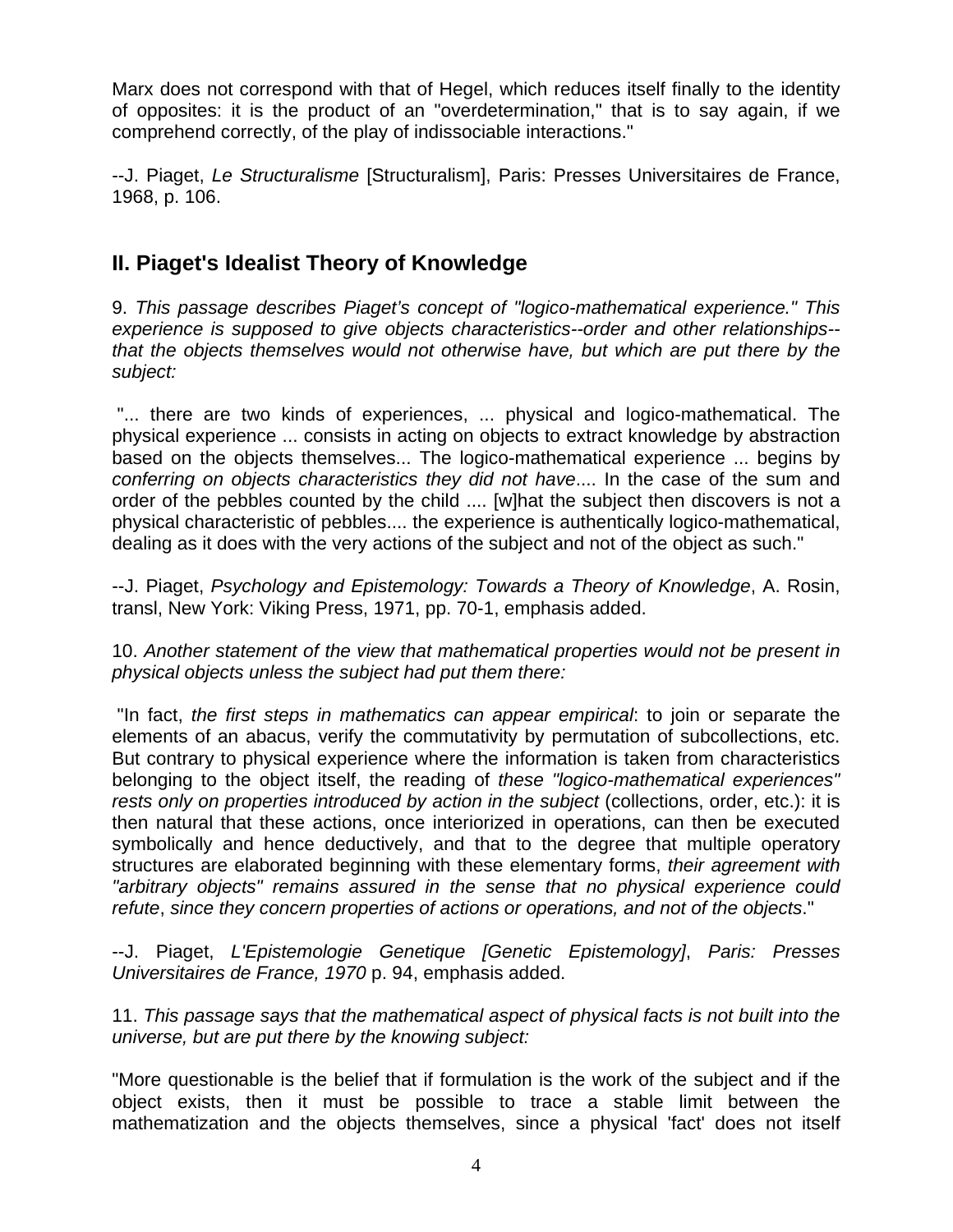include a mathematico-logical dimension, but receives it [from the subject] only after the event. .... Not only is there an absence of a clear frontier between the contributions of the subject and those of the object (since we can only know about the interactions between the two) but in addition, it is only to the extent that logical and mathematical structures are applied that one can come to attain the object, and objectivity improves as a function of richer logico-mathematical structures."

J. Piaget and R. Garcia, *Psychogenesis and the History of Science*, translated by. H. Feider, New York: Columbia University Press, 1989, pp. 3 - 4.

12. *This passage is a fairly clear statement of the idealist view, made famous by Kant, that our knowledge of space is not extracted from the universe in the process of coming to know it, but that spatial relationships are imposed on the world by the knowing subject:*

 "The 'intuition' of space is not a 'reading' or apprehension of the properties of objects, but from the very beginning, an action performed on them. It is precisely *because it*  enriches and develops physical reality instead of merely extracting from it a set of *ready-made structures*, that action is eventually able to transcend physical limitations and create operational schemata which can be formalized and made to function in a purely abstract, deductive fashion....

 ... spatial concepts are internalized actions, and not merely mental images of external things or events--or even images of the results of actions.....

 It is precisely because of its monolithic, unitary character that Kant was led to regard space as a form of 'sensibility', to consider its intuitive character as fundamental. This does not, of course, rule out treating space as operational--that is, intellectual--but only necessitates drawing a distinction between sub-logical operations concerned with mental construction of the object as such (and therefore, with a single schema) and logico-arithmetical operations dealing with collections of discrete objects."

J. Piaget and B. Inhelder, *The Child's Conception of Space*, F. Langdon and J. Lunzer, translators, New York: Norton & Co., 1967, pp. 449, 454, 456, emphasis added.

13. *This passage shows how close and also how far Piaget's view is from materialism. He believes that there is a real world, but that how it is divided into entities depends on the knowing subject:*

"In order to act on the object it is necessary for there to be an organism and this organism is also part of the world. I therefore evidently believe that the world exists before all knowledge, but that *we only divide it up into individual objects* and as a result of an interaction between the organism and the environment."

*--*J. Piaget, *Insights and Illusions of Philosophy*, W. Mays, trans, London: Routledge & Kegan Paul, 1971, pp. 203n14, emphasis added.

14. *The following question was asked of Piaget by Leo Apostel, a logician who worked closely with Piaget. It illustrates some of the contradictions that Piaget's idealism gets him into. It is from a book made up by some of Piaget's friends who got together to help launch one of his books:*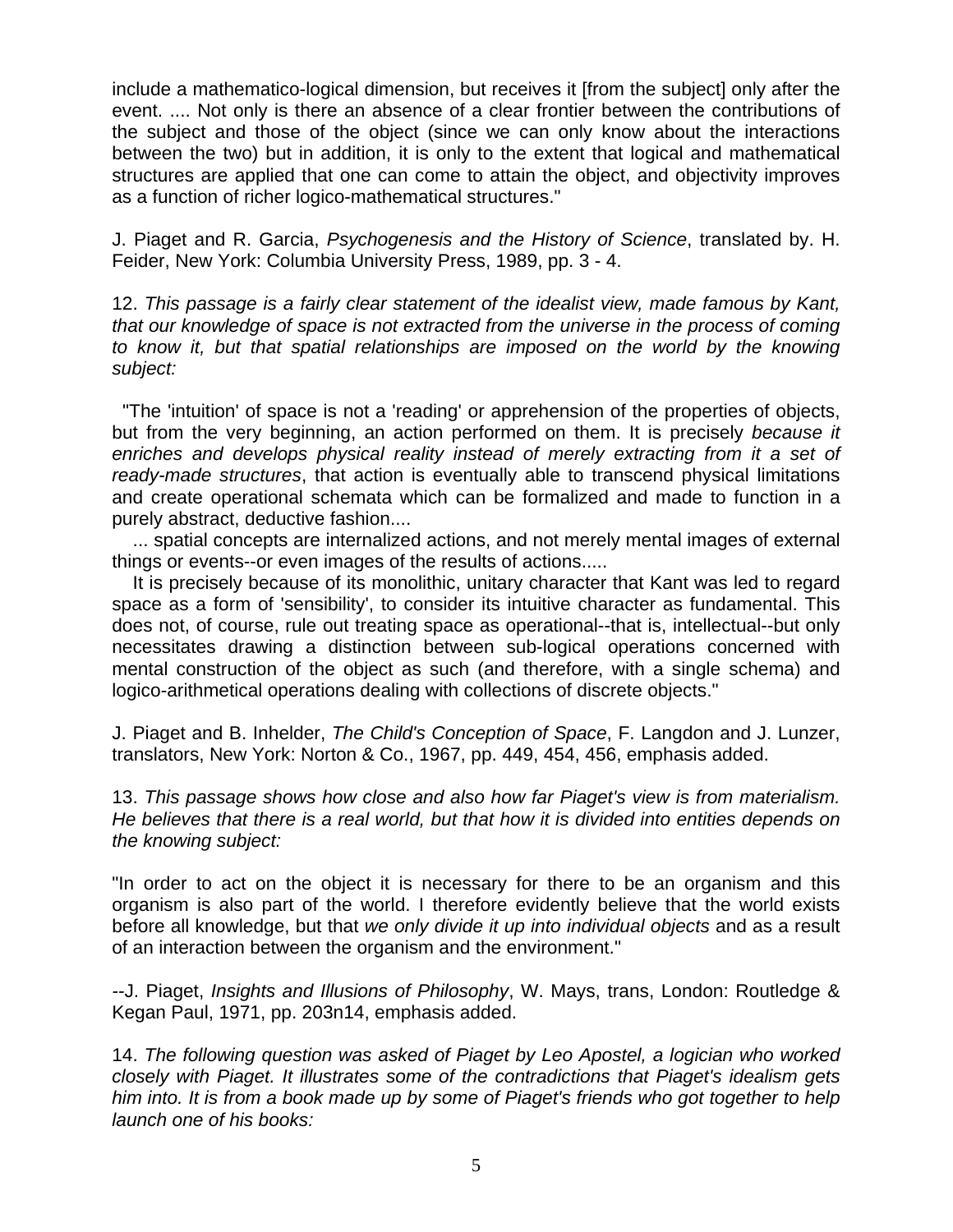#### *Apostel's Question:*

 "There remains a third question. I am somewhat occupied by the question of causality, as is Piaget as well. His conclusion, if I have understood it correctly, is that causality is introduced *by attributing logical operations to material objects*. Consequently, I pose the following dilemma: If it is a matter of attribution in the sense of "projection" of something which is internal to us on an external system, which does not objectively execute these operations, then the problem of causal explanation, in general, and of epistemic development, in particular, takes on an idealist appearance and the question becomes: its it true that I, an epistemologist and scientist, can project into external development logical operations which are not found there, and can believe that I have thus attainted a causal explanation? I think that Mr. Piaget would not want a similar answer. Thus I think that the he must choose the second part of the dilemma, and I find myself confronted by the necessity to believe that logical operations which the knowing subject attributes to known material objects must be found there is some fashion as objective exterior reality. But how can physical reality, the pre-existing material correspondents of logical operations be grasped? It is in this second sense, I believe, that the problem of explanation of the genesis [of knowledge] truly takes on its value. I suggest another future work: combining work on *causality* with work on *explanation of development* and self-application of a part of the Piagetian system to another part of the Piagetian system...."

#### *Piaget's answer:*

 On my part I see no sort of contradiction between the attribution by the subject of his [mental] operations to the object, and the fact that the object already contains something analogous [to the subject's mental operations]. When the physicist or the child, since it is a trait common to all the levels [of mental development], attributes its logico-mathematical operations to physical objects to try to understand them and transform them into operators, there is of course an element of projection there. But the important fact is that, if the subject did not possess these operations, it would not comprehend the object. On the other hand, the object offers no resistance [se laisse faire]. Note that this offering no resistance is not a trivial general proposition, since everyone knows that it does sometimes offer resistance: but, if it offers resistance, it is precisely because one did not find good operations, etc., and when one arrives at true theories, it is because the object offers no resistance, which comes back to saying that it contains something analogous to my [mental] operations."

*Note that Apostel's materialist objection arose in the first place because Piaget maintained that in logico-mathematical experience, the subject begins by "conferring on objects characteristics they did not have" (see #9 - Piaget). When confronted with Apostel's objection Piaget momentarily flirts with the materialist view what a true theory attributes to the object is actually present there.* 

 *Apostel is trying to show that Piaget's version of causality undermines the whole project of explaining the development of the child's intelligence. Apostel's point could be rephrased as follows:*

 *a. The project of genetic epistemology is to find the causes of intellectual development in the child*

 *b. Piaget's account of causality attributes the operations of the investigator to the object studied, although those operations are not actually in the object studied.*